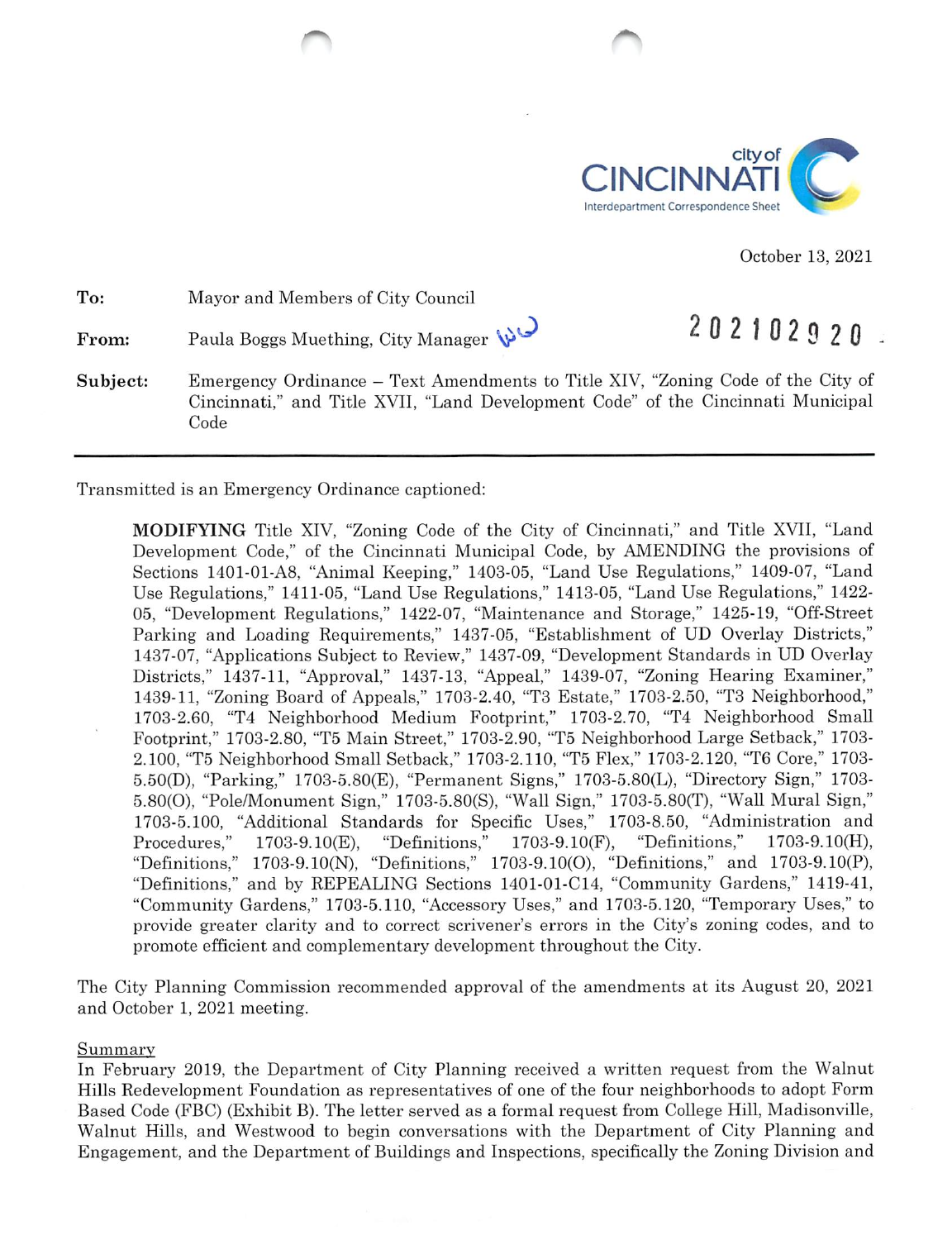Urban Conservator's Office, to address scrivener errors, clarifications, and internally illuminated signage.

In addition to the above referenced and requested amendments, the City of Cincinnati conducted a review of the Title XIV, "Zoning Code of the City of Cincinnati," and Title XVII, "Land Development Code" of the Cincinnati Municipal Code to identify related and necessary text amendments. Of the areas identified, it was determined that Title XVII, "Land Development Code," as it relates to urban agriculture, horticulture, and animal keeping, needs to be amended to reflect the recently adopted Chapter 1422, "Urban Agriculture: Horticulture and Animal Keeping" of the Zoning Code. The proposed text amendments also include modifications to the Urban Design Overlay District review standards as there have been an increase in applications for development in these districts, and it has been determined that added clarity is necessary to these standards and procedures. The proposed text amendments to modify specific sections of Title XIV, "Zoning Code of the City of Cincinnati," and Title XVII "Land Development Code" is intended to add consistency to the Cincinnati Municipal Code, continue to build streamhned and cohesive development processes, and add transparency to city requirements and development procedures.

The City Planning Commission recommended the following on August 20, 2021 to City Council:

APPROVE the proposed text amendments to modify Title XIV, "Zoning Code of the City of Cincinnati," and Title XVII, "Land Development Code," of the Cincinnati Municipal Code, by AMENDING the provisions ofSections 1401-01-A8, "Animal Keeping," 1403-05, "Land Use Regulations," 1409-07, "Land Use Regulations," 1411-05, "Land Use Regulations," 1413-05, "Land Use Regulations," 1422-05, "Development Regulations," 1422-07, "Maintenance and Storage," 1425-19 "Off-Street Parking and Loading Requirements," 1703- 2.40, "T3 Estate," 1703-2.50, "T3 Neighborhood," 1703-2.60, "T4 Neighborhood Medium Footprint," 1703-2.70, "T4 Neighborhood Small Footprint," 1703-2.80, "T5 Main Street," 1703-2.90, "T5 Neighborhood Large Setback," 1703-2.100, "T5 Neighborhood Small Setback," 1703-2.110, "T5 Flex," 1703- 2.120, "T6 Core," 1703-5.50(D), "Parking," 1703-5.80(E), "Permanent Signs," 1703-5.80(L), "Directory Sign," 1703-5.80(0), "Pole/Monument Sign," 1703-5.80(S), "WaU Sign," 1703- 5.80(T), "WaU Mural Sign," 1703-5.100, "Additional Standards for Specific Uses," 1703-8.50, "Administration and Procedures," 1703-9.10(E), "Definitions," 1703-9.10(N), "Definitions,"  $1703-9.10(H)$ , "Definitions," 1703-9.10(0), "Definitions," and 1703-9.10(P), "Definitions,"; and REPEALING Sections 1401-01-014, "Community Gardens," 1419-41, "Community Gardens," 1703-5.110, "Accessory Uses," and 1703-5.120, "Temporary Uses," to provide greater clarity and to correct scriveners errors in the City's zoning codes, and to promote efficient and complementary development throughout the City.

The City Planning Commission recommended the following on October 1, 2021 to City Council:

APPROVE the proposed text amendments to modify Title XIV, "Zoning Code of the City of Cincinnati" of the Cincinnati Municipal Code, by AMENDING the provisions of Sections 1437-05, "Establishment of UD Overlay Districts," 1437-07, "Applications Subject to Review," 1437-09, "Development Standards in UD Overlay Districts," 1437-11, "Approval," 1437-13, "Appeal," 1439-07, "Zoning Hearing Examiner," and 1439-11, "Zoning Board of Appeals," to provide greater clarity and to promote efficient and complementary development throughout the City.

ADOPT the following condition to the approval above: